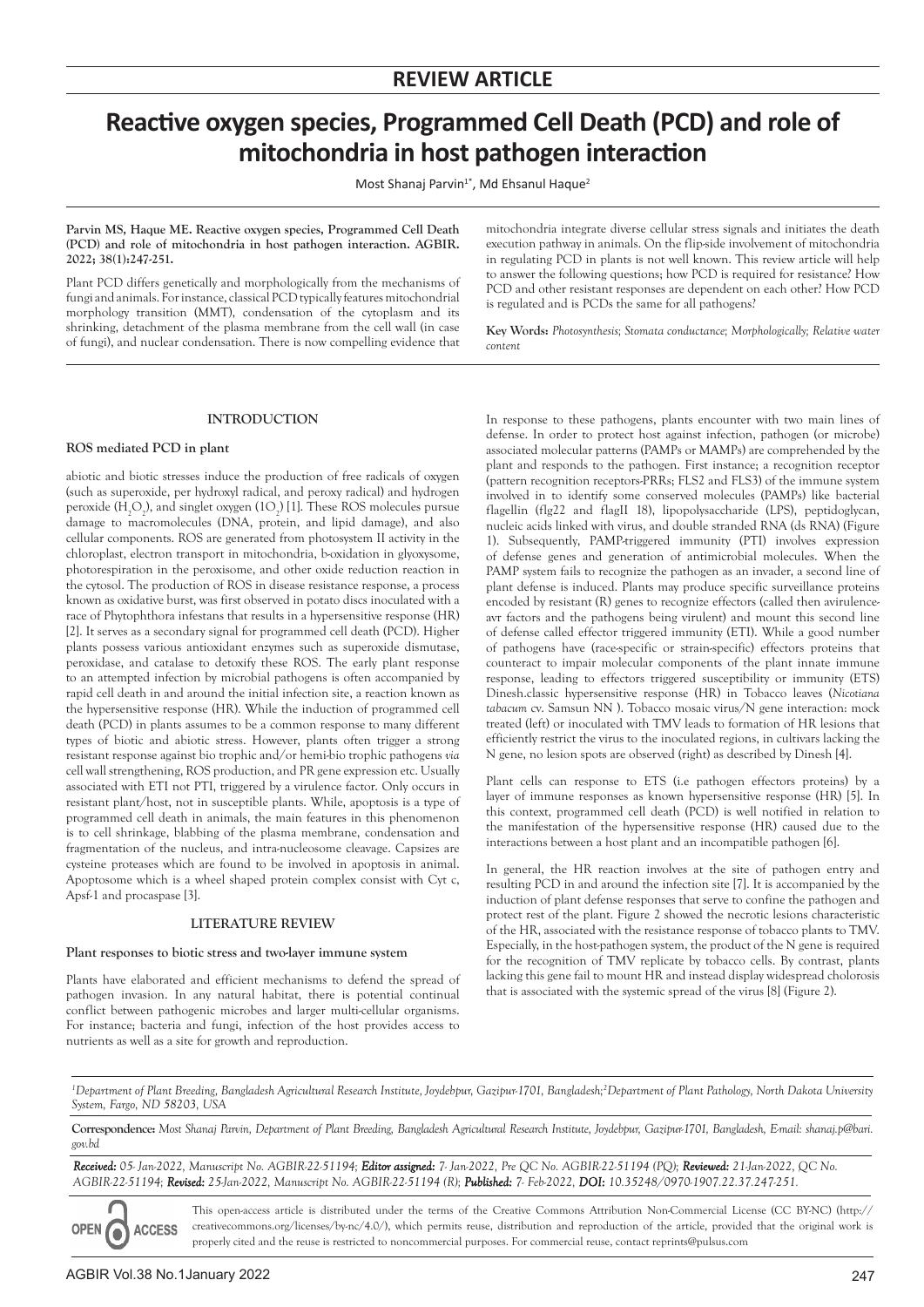## **Parvin et al.**



#### **Programmed cell death and morphological features**

Programmed Cell Death (PCD), is a process of controlled and gene directed destruction of cells and serves a function in defense response to restrict the spread of pathogens but also in the proper development of the multi-cellular body plan [9]. There are several mechanisms by which PCD is executed in plants [10]. For instance; embryo formation, differentiation of treachery elements in water conducting xylem tissues, removal of the aleuronic layer during monocot seed germination, formation of root arenchyma, and epidermal trichomes, another tapetum degeneration, stamen or ovary abortion during male and female flower formation, megaspore abortion, floral organ abscission, pollen self-incompatibility, remodeling of some types of leaf shape, leaf senescence, death of root cell cap, and plant immunity to bio trophic pathogen [11]. Three major forms of PCD can be recognized on the basis of morphological changes: apoptosis, classical plant PCD and autophagy [12]. In animals' cells apoptosis is defined by rapid changes in mitochondrial morphology (*via* intrinsic and extrinsic death signals), caused by an up regulation of the mitochondrial division machinery, nuclear and cytoplasmic condensation, and the formation of apoptic bodies containing damaged cellular components [13]. The observed altercation in morphology are involved in the release of mitochondrial proteins (e.g., cytochrome C) into the cytosol, which in turn switched on a range of cellular proteases that carefully degraded the cell and its components. Blocking the change in mitochondrial morphology prevented cell death. It can be concluded that mitochondrial morphology changes are vital to the apoptotic process. While in classical plant PCD typically featured by mitochondrial morphology transition (MMT), shrinking of the plasma membrane from the cell wall and nuclear condensation. By using mitochondrial-targeted green florescent proteins (GFP), Logan speculated that ROS induced changes in mitochondrial morphology (swollen and abnormal appearance) are preceding to PCD in Arabidopsis protoplasts. It has also been coined

that mitochondrial morphology transition (MMT) is an early sign of the cell death process in plants. The release of cyst C into the cytosol act as an early event during PCD in cucumber documented by Douce [14]. Similar events were reported for maize suspension cultures cells, protoplasts of tobacco, and suspension cells of Arabidopsis (Figure 3).

Autophagy is occurring in plants and animals and plays a major role as degradation and recycling system, because it contributes to the turnover of cells by delivering parts of the cytoplasm to lysosomes where they are digested.

Necrotic death is considered as an uncontrolled form of cell death and it results from acute metabolic disruption with ATP depletion, ion deregulations, mitochondrial and cellular swelling and activation of derivative enzymes, all culminating in plasma membrane rupture [15].

#### **Plant mitochondria compartment**

Mitochondria are important cell organelles that are highly dynamic, pleomorphic, and comprised of at least six compartments: outer membrane (OMM), inner boundary membrane (IBM), inter membrane space (IMS), crystal membranes (CMs), intracristal space (IS), and matrix (Figure 4). The IBM folds into cristae greatly dispersing its surface area. These cristae contain 80%-90% of the total mitochondrial membrane associated proteins including respiratory chain complexes I-IV, and the ATP synthase complex while most transport system including the adenine nucleotide transporter (ANT), are located in the IBM. In active mitochondria, the protein complexes forming the respiratory chain lead to the generations of an electrochemical proton gradient across the crystal membrane. The reflux of protons into the mitochondrial matrix across the crystal membrane *via* the ATP synthase complex drives ATP production from ADP and Pi.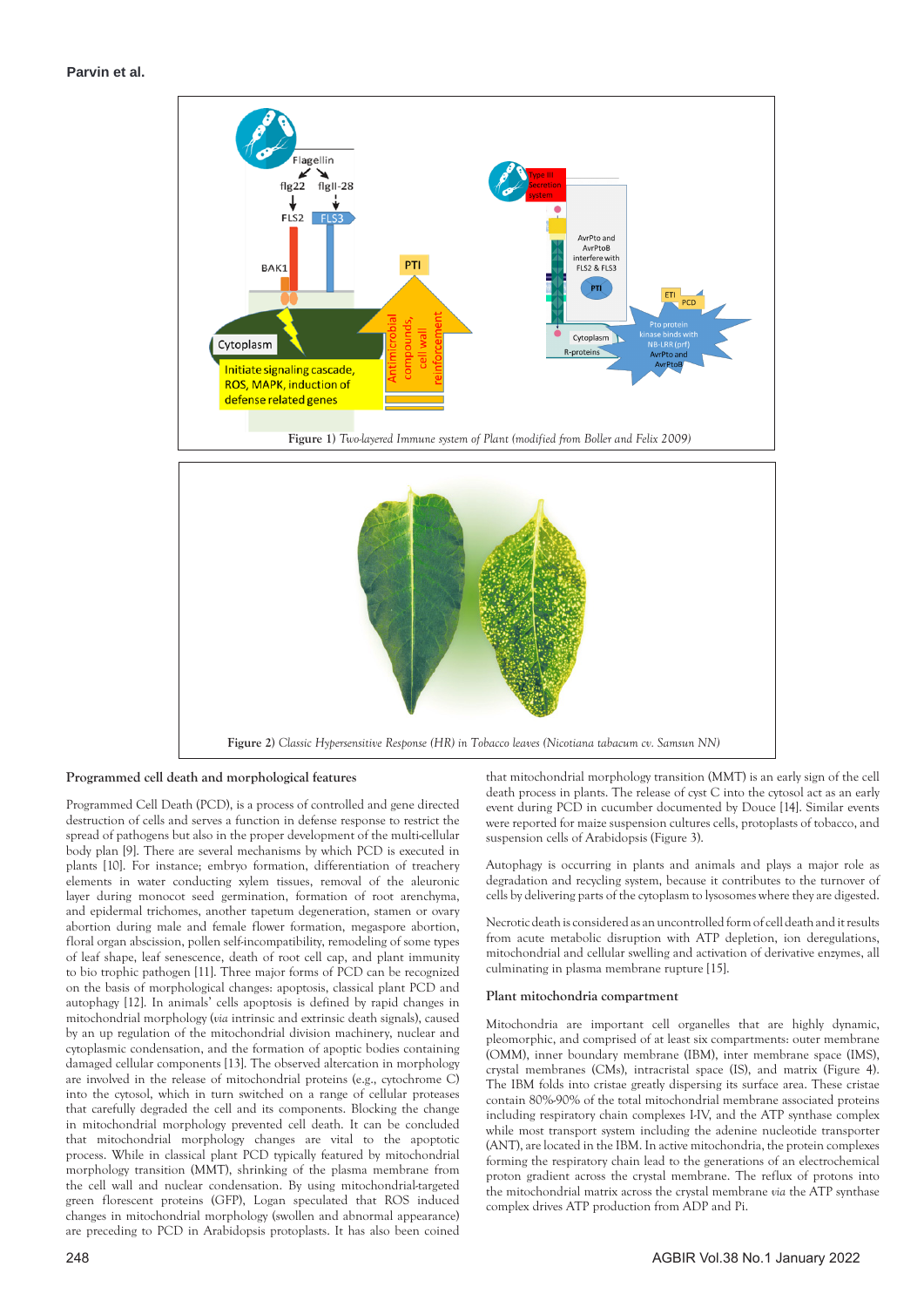

**Figure 3)** *Typical cell death pathways: A. Apoptosis pathway in animals, C. Classical plant PCD (Scott and Logan, 2008, modified)*



The area surrounded by outer mitochondrial membrane (OMM) and inner mitochondrial membrane (IMM) is called inter membrane space. Inside the IMM is called matrix. A diagram of (PTP) complex. The PTP components have not been fully established. Furthermore, the depicted model of protein interactions in the PTP is mostly based on the studies in animals. The main components are VDAC of OMM and ANT of IMM. In addition to them, CypD, which interacts with ANT from the matrix side, and Hxk, which interacts with VDAC from the cytoplasmic side, are involved.

The ATP generated on the matrix side of IMM is then exported in exchange for ADP by the ANT. Mitochondria are not only the major source of ATP but are also involved in various metabolic processes including the biosynthesis of amino acids and nucleotide, vitamins, fatty acids and iron-sulphur clusters. Thus, the organelle plays an essential physiological role in the cell.

#### **OXPHOS system and ROS**

Oxidative phosphorylation (OXPHOS) is linked with the electron transport chain in the mitochondria and it is a vital part of metabolism (Figure 5). Electron transport within the mitochondrial electron transfer chain (mETC) inevitably yields reactive oxygen species such as superoxide anions at the level of complexes I and III of the OXPHOS system which are converted to hydrogen peroxide. Besides, large amount of hydrogen peroxide are produced during biotic stress and leads to the oxidative burst reaction as part of the defense-associated hypersensitive response (HR) resulting cellular PCD [16].

Furthermore, there is increasing evidence that small GTP-binding proteins (RAC/ROP) of plants plays pivotal roles in pathogen induced ROS production through plasma membrane associated NADPH oxidases known as respiratory burst oxidase homologues (RBOHs) [17].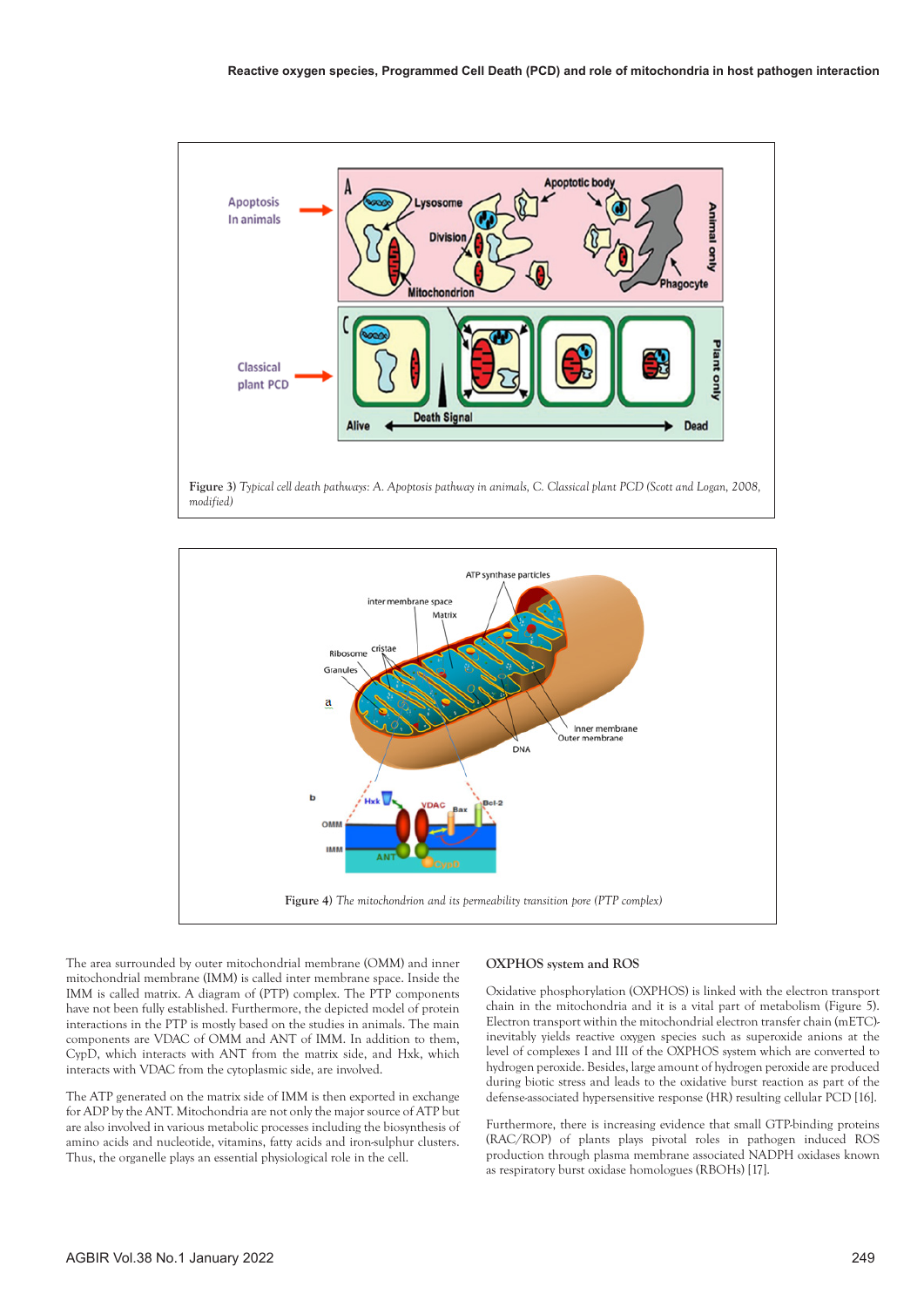

#### **DISCUSSION**

#### **The role of mitochondria in apoptotic cell death**

Mammalian mitochondria have been considered as key player in the apoptotic cell death in by opening of a channel that is known as the permeability transition pore (PTP) [18]. The PTP complex is assumed to be formed at the IMM–OMM contact site and is thought to consist of ANT, VDAC, and cyclophilin D (CypD), and other molecules. VDAC involvement in the PTP has been proved by studies using specific anti-VDAC antibodies. It is believed that apoptotic stimuli often influence the opening of PTP, which is accompanied by loss of mitochondrial inner membrane potential, osmotic swelling of the mitochondria, and finally disruption of the OMM. It starts the release of inter membrane space proteins namely cytochrome c, Followed by the assembly of a high molecular weight caspase-activating complex in the cytoplasm [19]. VDAC (30 kDa, polypeptide) is indispensable for PTP opening, hence by blocking VDAC or ANT or by preventing the formation of the PTP the apoptosis pathway hindered as described by Baines [20].

#### **Plant VDACs (voltage dependent anion channels) are encoded by a small gene family**

Mitochondrial localization of plant VDAC (a porin type, polypeptide) has been reported in several plant species in pea, potato, tobacco, and Arabidosis. It is believed that VDAC involved in metabolite exchange in the mitochondria and the cytosol. In first instance, rice and *Nicotiana tabacum* three isoforms of VDAC have so far been reported. While in Lotus japonicas, Medicago truncatula, Arabidopsis thaliana, soybean and each possess five different VDAC isoforms. It is speculated that under certain biotic and abiotic stresses induce the upregulation of VDAC, therefore, it is likely that enhancing the expression may indeed lead to tolerance against the above stresses.

Caspases which is class of specific cysteine proteases, it specifically recognizes four AAs with Asp (D) at the end (WEHD, LEHD, DEVD, and DEHD). They are produced as inactive and pro-enzymes but activated and cleave some proteins such as DNase inhibitory protein in order for apoptosis to occur. Metacaspases belongs to plant cysteine protease having similar structure and functions. Plant metacaspases have different recognition specificity such as Arg (R) or Lys (K).

VPE; a vacuolar processing enzyme which is protease involves in HR. It induces resistance against TMV in Tobacco, carrying N resistance gene causes HR [21], vpe1 mutation leads to no cell death and more spreading of virus, but does not affects PR1 expression.

#### **CONCLUSION**

VPE1 encodes a protease that may play a role in vacuole collapse (disintegration of vacuole membrane) leading to cell death. VPE is structurally unrelated to caspases but VPE found to be induced in caspase-1 activity. PCD contributes to resistant to virus infection, and PR gene expression is independent of PCD pathway. Hypersensitive cell death is an important resistance response during ETI. PCD can occur independently with pathogen arrest during

resistance. Regulation and modulation of PCD is complicated, being affected by salicylic acid, ROS, ion channels, capsizes-like proteins, autophagy, etc.

#### **REFERENCES**

- 1. Most P, Papenbrock J. [Possible roles of plant sulfurtransferases in](https://www.mdpi.com/1420-3049/20/1/1410)  [detoxification of cyanide, reactive oxygen species, selected heavy metals](https://www.mdpi.com/1420-3049/20/1/1410)  [and arsenate.](https://www.mdpi.com/1420-3049/20/1/1410) Molecules. 2015;20(1):1410-1423.)
- 2. Doke N. [Involvement of superoxide anion generation in the](https://www.sciencedirect.com/science/article/abs/pii/004840598390019X)  [hypersensitive response of potato tuber tissues to infection with an](https://www.sciencedirect.com/science/article/abs/pii/004840598390019X)  [incompatible race of Phytophthora infestans and to the hyphal wall](https://www.sciencedirect.com/science/article/abs/pii/004840598390019X)  [components.](https://www.sciencedirect.com/science/article/abs/pii/004840598390019X) Physiol Plant Pathol. 1983;23(3):345-357.
- 3. Beesoo R, Neergheen-Bhujun V, Bhagooli R, et al. [Apoptosis inducing](https://www.sciencedirect.com/science/article/abs/pii/S0027510714000529)  [lead compounds isolated from marine organisms of potential relevance](https://www.sciencedirect.com/science/article/abs/pii/S0027510714000529) [in cancer treatment. Mutat Res/Mutat Res Fundam Mol Mech Mutagen.](https://www.sciencedirect.com/science/article/abs/pii/S0027510714000529)  2014;768(3):84-97.
- 4. Dinesh-Kumar SP, Tham WH, Baker BJ,et al. [Structure–function](https://www.pnas.org/content/97/26/14789.short)  [analysis of the tobacco mosaic virus resistance gene N](https://www.pnas.org/content/97/26/14789.short). PNAS. 2000;97(26):14789-14794.
- 5. Ma Y, Berkowitz GA. [Danger at your door: pathogen signals and](https://www.cabdirect.org/cabdirect/abstract/20113318166)  [programmed cell death in plants.](https://www.cabdirect.org/cabdirect/abstract/20113318166) New Phytologist. 2011;192(1):1-3.
- 6. Hatsugai N, Kuroyanagi M, Yamada K,et al. [A plant vacuolar protease,](https://www.science.org/doi/abs/10.1126/science.1099859)  [VPE, mediates virus-induced hypersensitive cell death](https://www.science.org/doi/abs/10.1126/science.1099859). Science. 2004;305(5685):855-888.
- Gadjev I, Stone JM, Gechev TS, et al. Programmed cell death in plants: [New insights into redox regulation and the role of hydrozen peroxide.](https://www.sciencedirect.com/science/article/abs/pii/S1937644808014032)  International Review of Cell and Molecular Bilogy. 2008;270(4):87-144.
- 8. Les Erickson F, Holzberg S, Calderon-Urrea A, et al. [The helicase](https://onlinelibrary.wiley.com/doi/full/10.1046/j.1365-313X.1999.00426.x)  [domain of the TMV replicase proteins induces the N-mediated defence](https://onlinelibrary.wiley.com/doi/full/10.1046/j.1365-313X.1999.00426.x)  [response in tobacco](https://onlinelibrary.wiley.com/doi/full/10.1046/j.1365-313X.1999.00426.x). Plant J. 1999;18(1):67-75.
- 9. Lam E. [Controlled cell death, plant survival and development.](Controlled cell death, plant survival and development) Nat Rev Mol Cell Biol. 2004;5(4):305-315.
- 10. Reape TJ, Molony EM, McCabe PF, et al. Programmed cell death in plants: Distinguishing between different modes. J Exp Bot. 2008;59(3):435-444.
- 11. Gray J. Paradigms of the evolution of programmed cell death. Programmed cell death in plants. 2004:1-25.
- 12. Scott I, Logan DC. [Mitochondria and cell death pathways in plants:](Mitochondria and cell death pathways in plants: Actions speak louder than words)  [Actions speak louder than words.](Mitochondria and cell death pathways in plants: Actions speak louder than words) Plant Signal Behav. 2008;3(7):475-477.
- 13. Logan DC. The mitochondrial compartment. J Exp Bot.2006;57(6):1225- 1243.
- 14. Douce R, Neuburger M. [Biochemical dissection of photorespiration.](https://www.sciencedirect.com/science/article/abs/pii/S1369526699800387)  Curr Opin Plant Biol.1999;2(3):214-222..
- 15. Lemasters JJ. V. [Necrapoptosis and the mitochondrial permeability](https://journals.physiology.org/doi/full/10.1152/ajpgi.1999.276.1.G1) [transition: shared pathways to necrosis and apoptosis.](https://journals.physiology.org/doi/full/10.1152/ajpgi.1999.276.1.G1) Am J Physiol Gastrointest. Liver Physiol. 1999;276(1):G1-6.